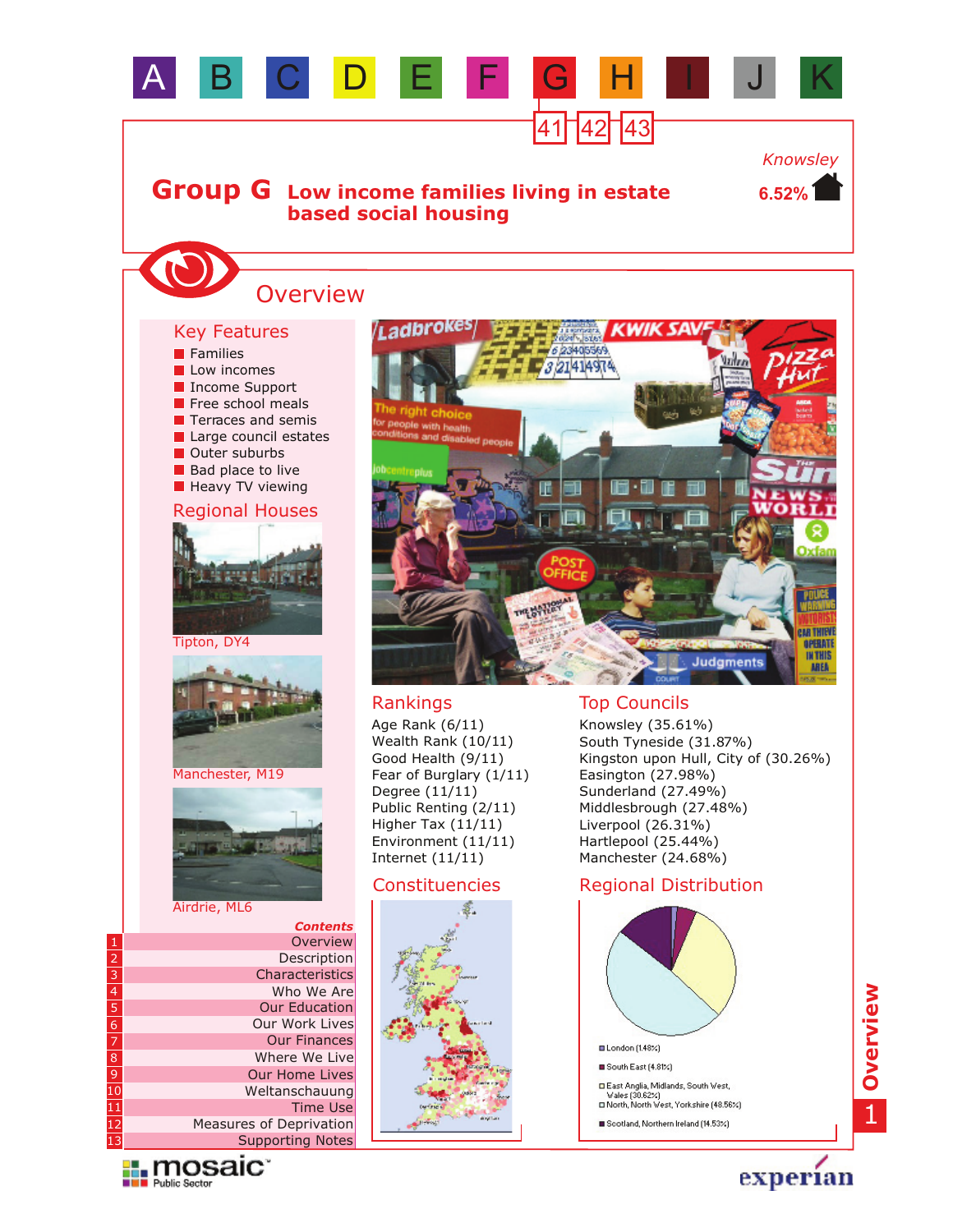

*Group G* mostly contains families on lower incomes who live on large municipal council estates where few of the tenants have exercised their right to buy. Often isolated in the outer suburbs of large provincial cities, *Group G* is characterised as much by low aspirations as by low incomes. Here people watch a lot of television and buy trusted mainstream brands from shops that focus on price rather than range or service.

A B C D E F G H I J K

41 42 43

**6.52%**

*Knowsley*

| <b>Key Features</b>   | <b>Communication</b>   |
|-----------------------|------------------------|
| <b>Families</b>       | <b>Receptive</b>       |
| Low incomes           | T۷                     |
| Income Support        | Posters                |
| Free school meals     | Telemarketing          |
| Terraces and semis    | Drop-in centres        |
| Large council estates | <b>Unreceptive</b>     |
| Outer suburbs         | Internet               |
| Bad place to live     | Magazines, Newspapers  |
| Heavy TV viewing      | Telephone advice lines |

## Description - Public Sector Focus

Education Educational attainment in *Group G* is especially low, with over half of the adults having no formal qualifications. Only 10% have reached `A' level standard or above. It is therefore unsurprising that their children display the lowest level of education attainment of any of the Mosaic groups. By the time they reach sixteen, the proportion of children achieving 5 or more GCSE passes at Grades A to C is only half the national average. University admissions are extremely low. There is a high proportion of children with special needs, but few have the disadvantages that come from not having English as the language spoken at home.

Health This Group has the worst lifestyle of all, and consequently can tend to suffer from poor health. They have a bad diet, and are heavy smokers and beer drinkers; in addition they do insufficient exercise. It is interesting to note that although they do suffer from heart, liver and respiratory diseases, it is not to the same extent as those in *Group F*. Similarly mental illness is above average, but not as commonplace as in some other Mosaic groups.

Crime Levels of crime and anti-social behaviour are high in these neighbourhoods, although racist incidents are less likely than in the inner cities. Violent crime is a particular issue. Repeat victimisation is relatively commonplace, and it is quite likely that the offender is known to the victim. Because of this the police are relatively successful in apprehending the offender; nevertheless, the local populace have little faith in the police.

Finances Group G tends to manage money on a weekly rather than a monthly basis. They often still receive their incomes in cash, rather than as payments which go direct to current accounts. Finances have to be budgeted over the week rather than the month or year. Few people have access to significant savings – long term investments are most likely to take the form of premium bonds or other National Savings products which can be purchased at local Post Offices, a channel that many use to pay their bills. Whilst many residents enjoy the use of credit cards there is a substantial minority who, on account of County Court Judgments, are unable to obtain credit from mainstream providers. They therefore rely on secondary market operators who typically charge very high rates of interest. In summary, balancing budgets is by far a more important issue for the majority of *Group G* than long term financial planning. This Group has the highest proportion of people not paying income tax, and consequently has significant up-take of state benefits. However, up-take is less than in *Group F*. Non-payment of council tax is often an issue.

Environmental Issues These people generally have no concern for the environment. Whilst perhaps they have insufficient money to contribute financially to addressing environmental issues, they seem unwilling to do simple tasks such as recycling. The fact that they do not tend to be high contributors to vehicle emissions owes more to the very low level of car ownership than it does to careful driving and economical vehicles.



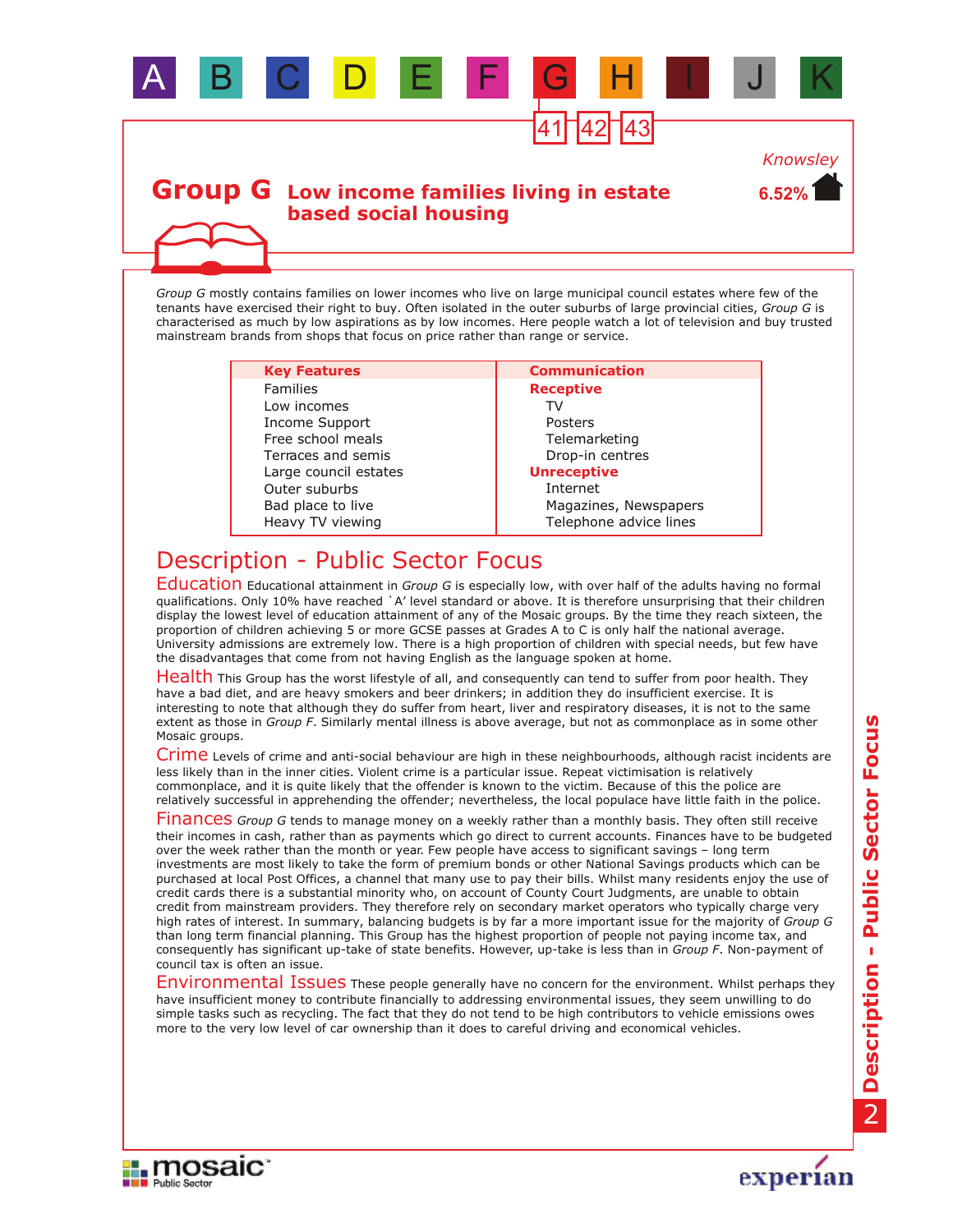

**II.** mosaic

**BU Public Sector** 

**Description - Sociology and Environment** Description - Sociology and Environment

experian